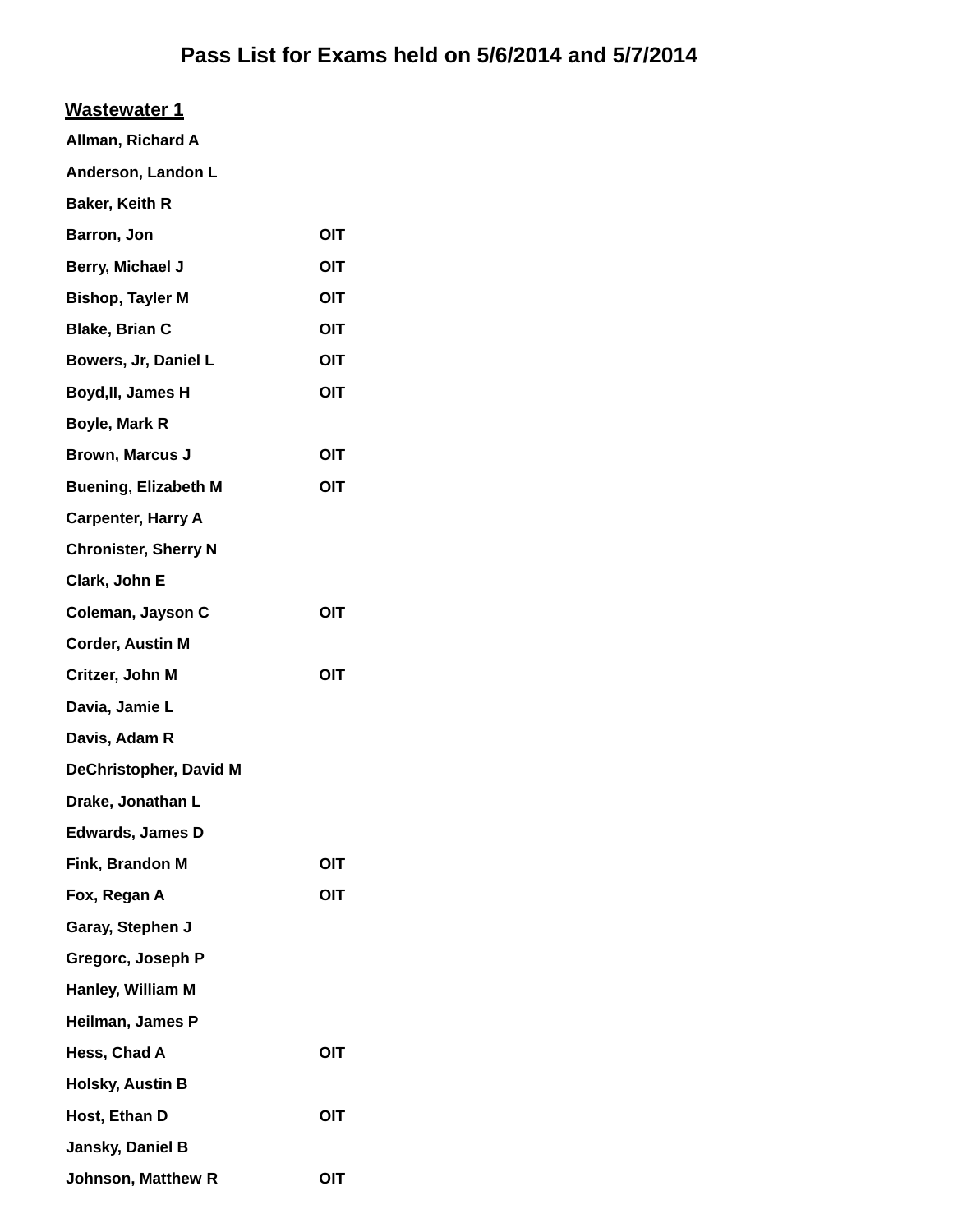| <b>Wastewater 1</b>        |     |
|----------------------------|-----|
| Jordan, Kenton R           |     |
| Keith, Brian L             | OIT |
| Kelly, Raymond P           | OIT |
| Kiser, II, Huston E        |     |
| Lieberman, Douglas A       |     |
| Livesay, Lance E           | OIT |
| Lowe, John B               | OIT |
| Mace, Drew A               | OIT |
| <b>Malone, Steve W</b>     |     |
| Mills, James I             | OIT |
| <b>Minard, Timothy J</b>   | OIT |
| Moffat, Kyle A             |     |
| Nape, Donald A             |     |
| <b>Nostrand, Richard E</b> | OIT |
| Novak, Kevin R             |     |
| <b>Oberlin, Scott E</b>    | OIT |
| Palivec, Todd A            |     |
| Perry, Kyle A              | OIT |
| Pham, Dinh C               | OIT |
| Pilarczyk, Bernard E       |     |
| Ramage, Jerod L            |     |
| Rowland, Harold C          |     |
| Rymut, John                | OIT |
| <b>Sanders, Patrick M</b>  | OIT |
| Scheck, Karla N            | OIT |
| Schmidt, Kirk R            | OIT |
| Schrader, Christopher J    |     |
| <b>Sexton, Jeremy S</b>    | OIT |
| Smith, Jordan A            | OIT |
| Smith, Chase D             | OIT |
| <b>Standring, Ross A</b>   |     |
| Stefan, Michael T          |     |
| Sturgell, Jacquie S        | OIT |
| <b>Thompson, Matthew A</b> |     |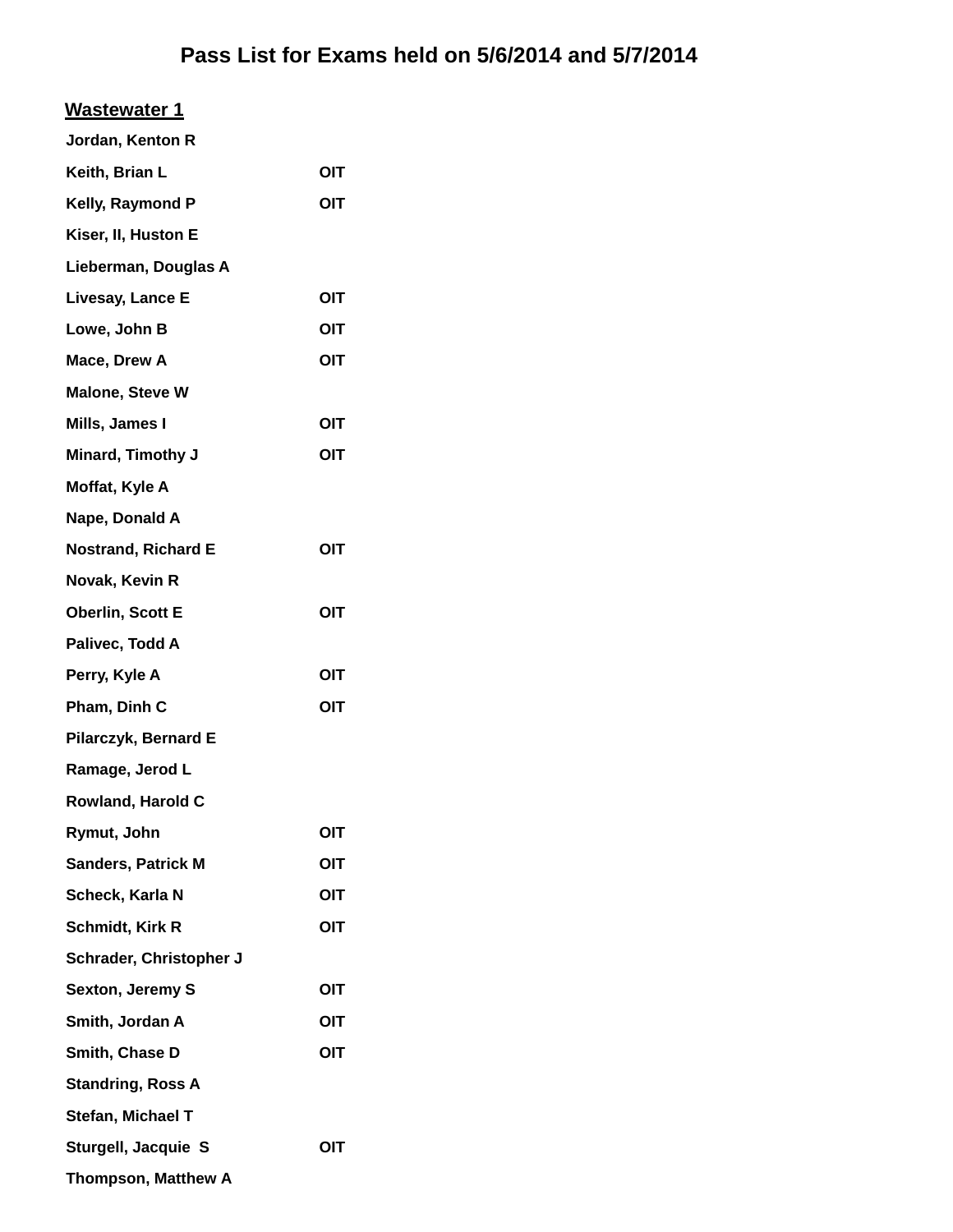| Wastewater 1                |            |
|-----------------------------|------------|
| <b>Thoricht, Emma S</b>     | OIT        |
| <b>Trachsel, Eric C</b>     |            |
| <b>Ungerer, Grant R</b>     |            |
| Virant, David J             |            |
| Vollmer, Shawn W            |            |
| Vozar, Sandra O             |            |
| Ward, Benjamin D            | OIT        |
| Warnock, Tyler L            |            |
| <b>Watts, Daniel J</b>      | <b>OIT</b> |
| <b>Watts, Christopher J</b> | OIT        |
| <b>Whetsel, Jeffrey A</b>   |            |
| <b>White, Armand</b>        |            |
| <b>Wilson, Scott P</b>      | OIT        |
| Wren, Jeffery W             |            |
| <b>Wright, Edward O</b>     |            |
| Yost, Bradley C             |            |
| Zahurak, Elaine M           |            |
| Zimmerman, Kyle E           |            |
|                             |            |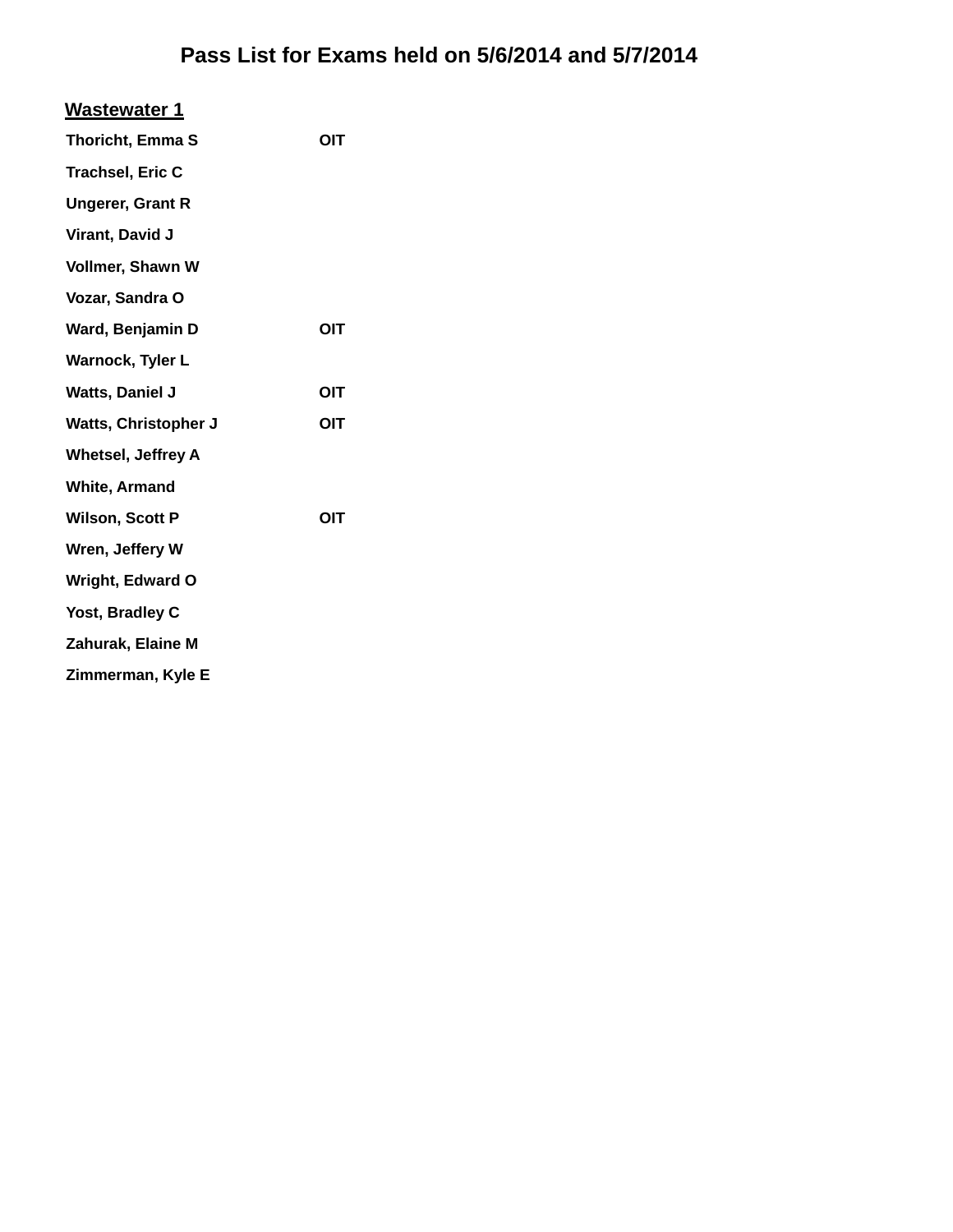| Adeel, Ata A                | OIT        |
|-----------------------------|------------|
| Ailes, Josh P               | OIT        |
| Belcher, Jason A            |            |
| Carkido, Wayne A            | <b>OIT</b> |
| Dellinger, Adam R           | OIT        |
| Donnelly, John H            | OIT        |
| Fitch, Richard L            |            |
| Freeman, Emily K            | OIT        |
| Friedman, Donna E           |            |
| Harris, Craig A             | OIT        |
| Hinnegan, Michael A         | OIT        |
| Jackson, Joseph M           |            |
| Kashinkunti, Ramesh D       | OIT        |
| Kincaid, Eric D             | OIT        |
| Kotsopoulos, Angela S       | OIT        |
| Lebo, James E               | OIT        |
| Martin, Benjamin S          |            |
| Martin, Jordan P            |            |
| Martini, Timothy J          | OIT        |
| <b>Messer, Wayne</b>        | <b>OIT</b> |
| Miller, Amanda L            |            |
| Muhar, Megan A              | OIT        |
| Nabus, Chester Louie P      | OIT        |
| O'Hare, Kyle P              | OIT        |
| <b>Richardson, Andrew L</b> |            |
| Roush, Diane                |            |
| Shaposka, Patrick N         |            |
| <b>Stanford, William D</b>  |            |
| Theriault, Amy S            | OIT        |
| Thomas, Matt C              | OIT        |
| Ulatowski, Michael J        |            |
| Wampler, Dale J             |            |
| Ward, Jr, Michael J         | OIT        |
| Warner, Jeremiah R          |            |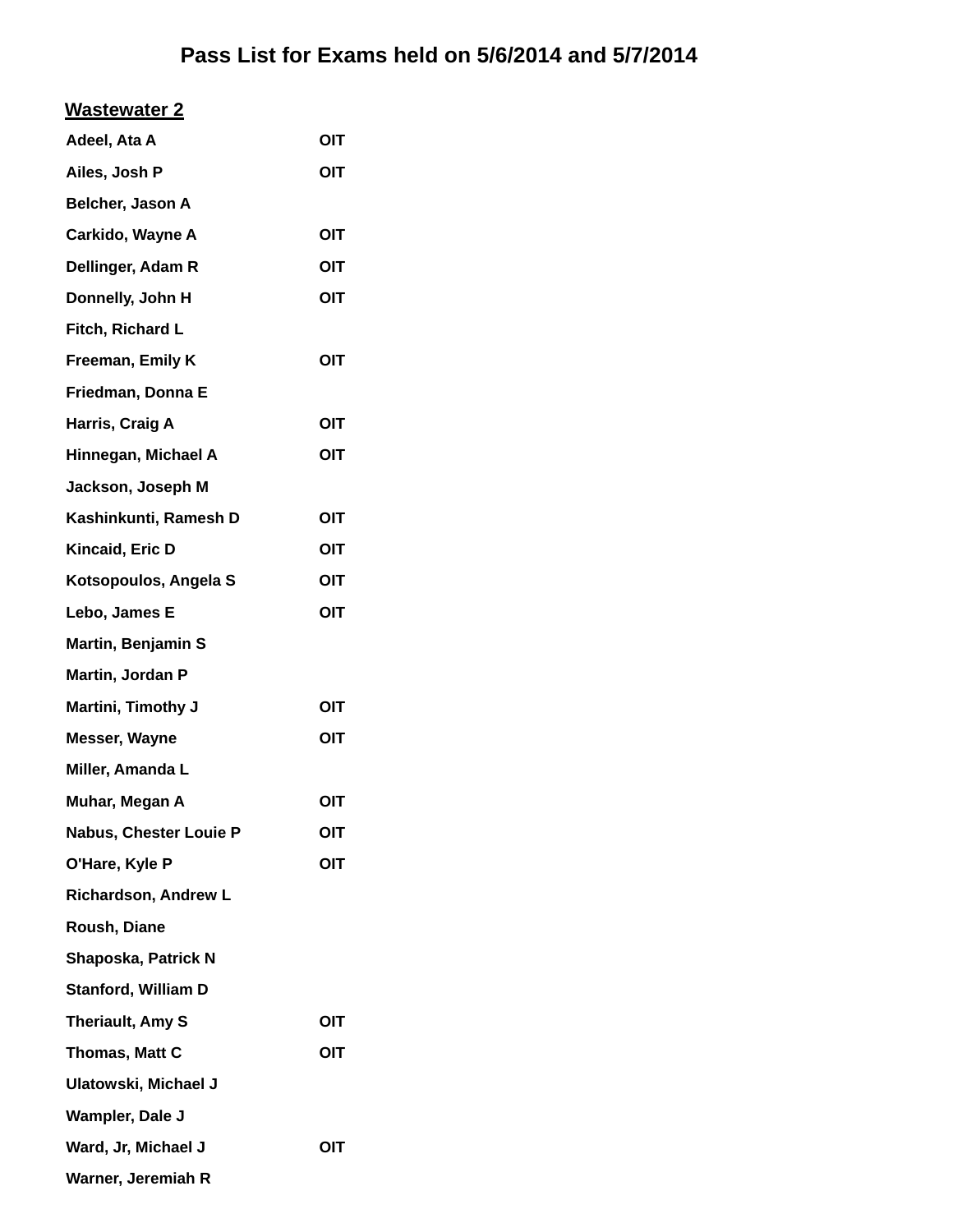### **Wastewater 2**

Wrasman, Alan J<br>
OIT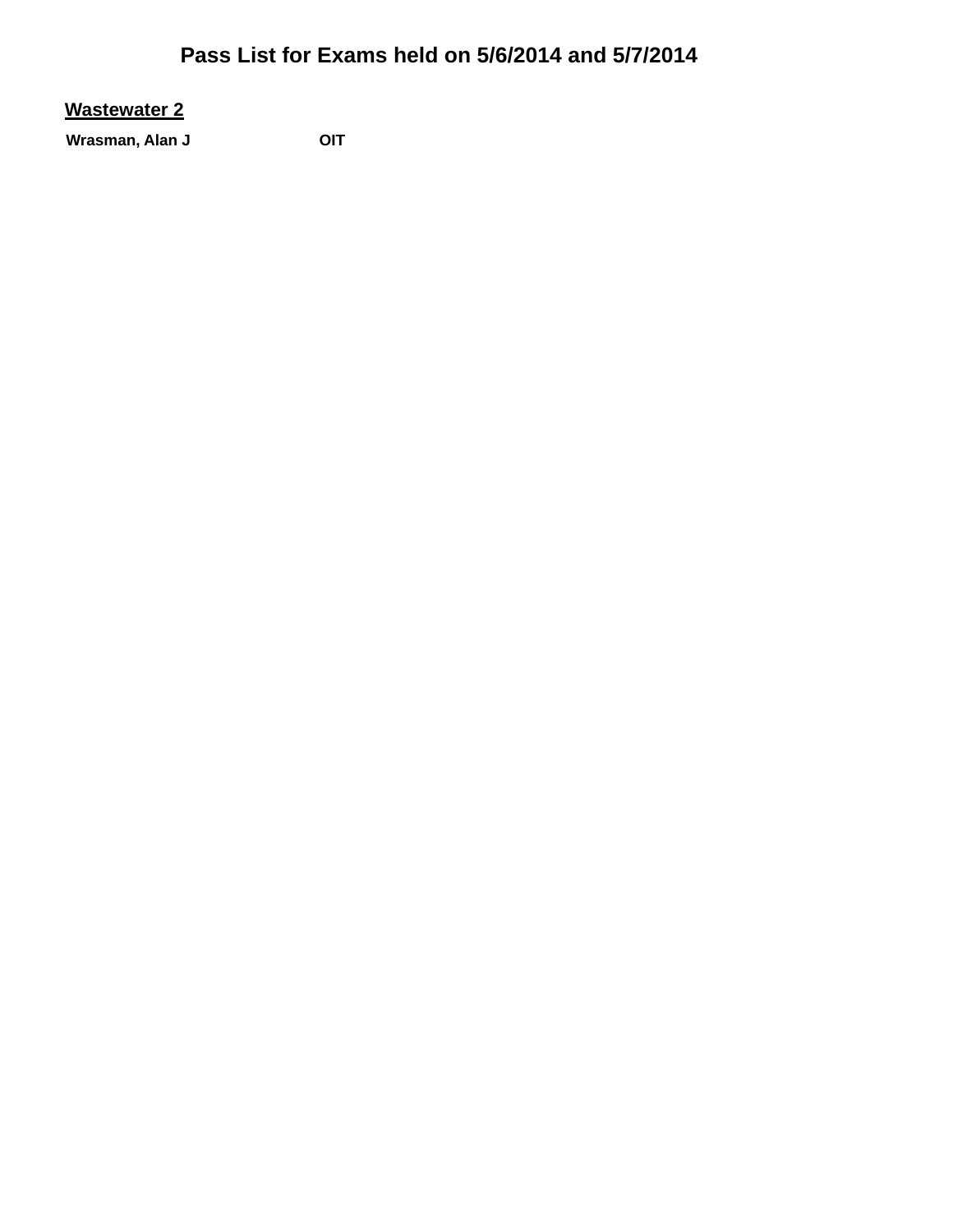#### **Wastewater 3**

**Amshoff, Greg**

**Averill, Brandon R**

**Baker, Steven P**

**Bolender, Chet W**

**Boulos, Samir E**

**Bowlen, Jr, Milton L**

**Brehob, Michael E**

**Causey, Byron C**

**Cole, Tracie C**

**Cooke, Lance A**

**Dove, Tony D**

**Fite, Jeremiah L**

**Follett, Lila J**

**Heeter, William L**

**Hellman, Paul A**

**Herman, Kathleen A**

**Horace, Daniel W**

**Houston, Aaron C**

**Howard, Shane**

**Keiser, Nicholas J**

**Koenig, Mark R**

**Lambert, Ronald C**

**Leasure, Chad F**

**Lizewski, Steven L**

**Lybarger, Paul E**

**Mathewson, Daniel K**

**Miller, Kenneth C**

**Murlin, Erik M**

**Neill, Jeremy M**

**Okuley, Jeremy J**

**Ouermi, Aly Abou O**

**Patton, Donald L**

**Pausch, Theodore A**

**Ruck, Ryan C**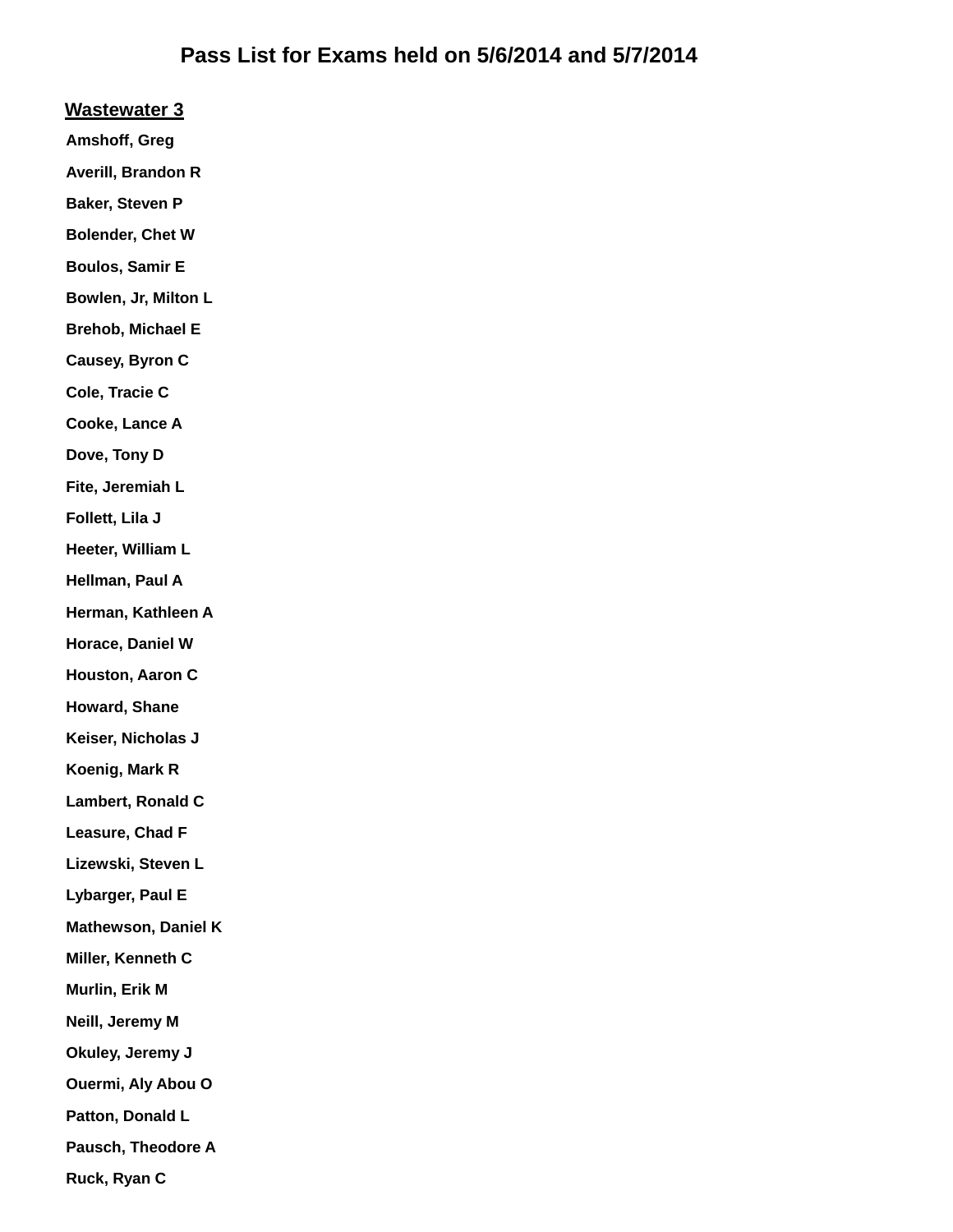#### **Wastewater 3**

- **Seifker, Cheryl A**
- **Solada, Steven W**
- **Soltis, Richard J**
- **Stein, Jeremiah J**
- **Stofan, Daniel A**
- **Stokes, Rodney D**
- **Taylor, John Jay**
- **Thompson, Jonathan A**
- **Wem, Jeffrey A**
- **Yost, Jarrod D**
- **Zdinak, Christopher M**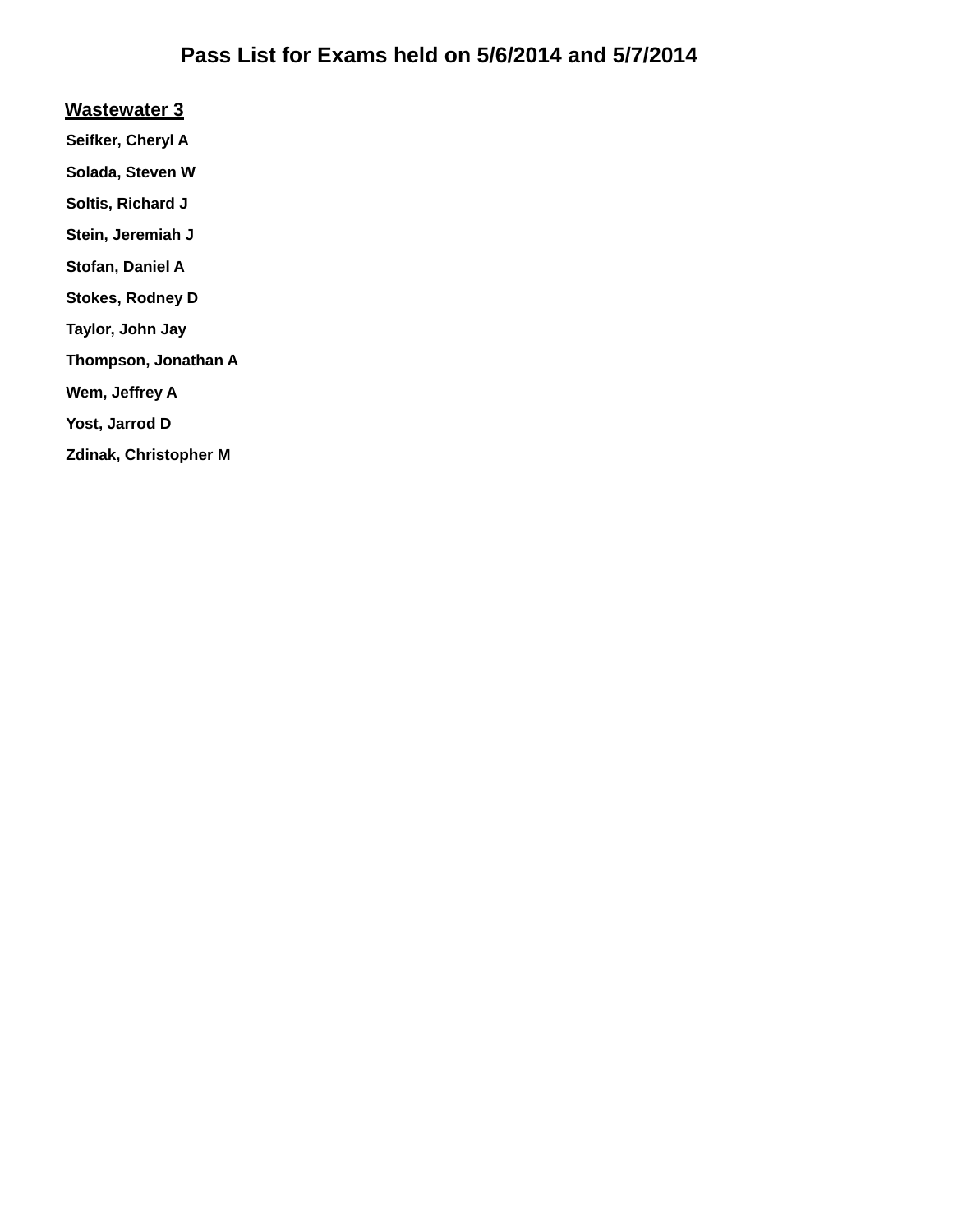**Wastewater A**

**Owens, Harold T**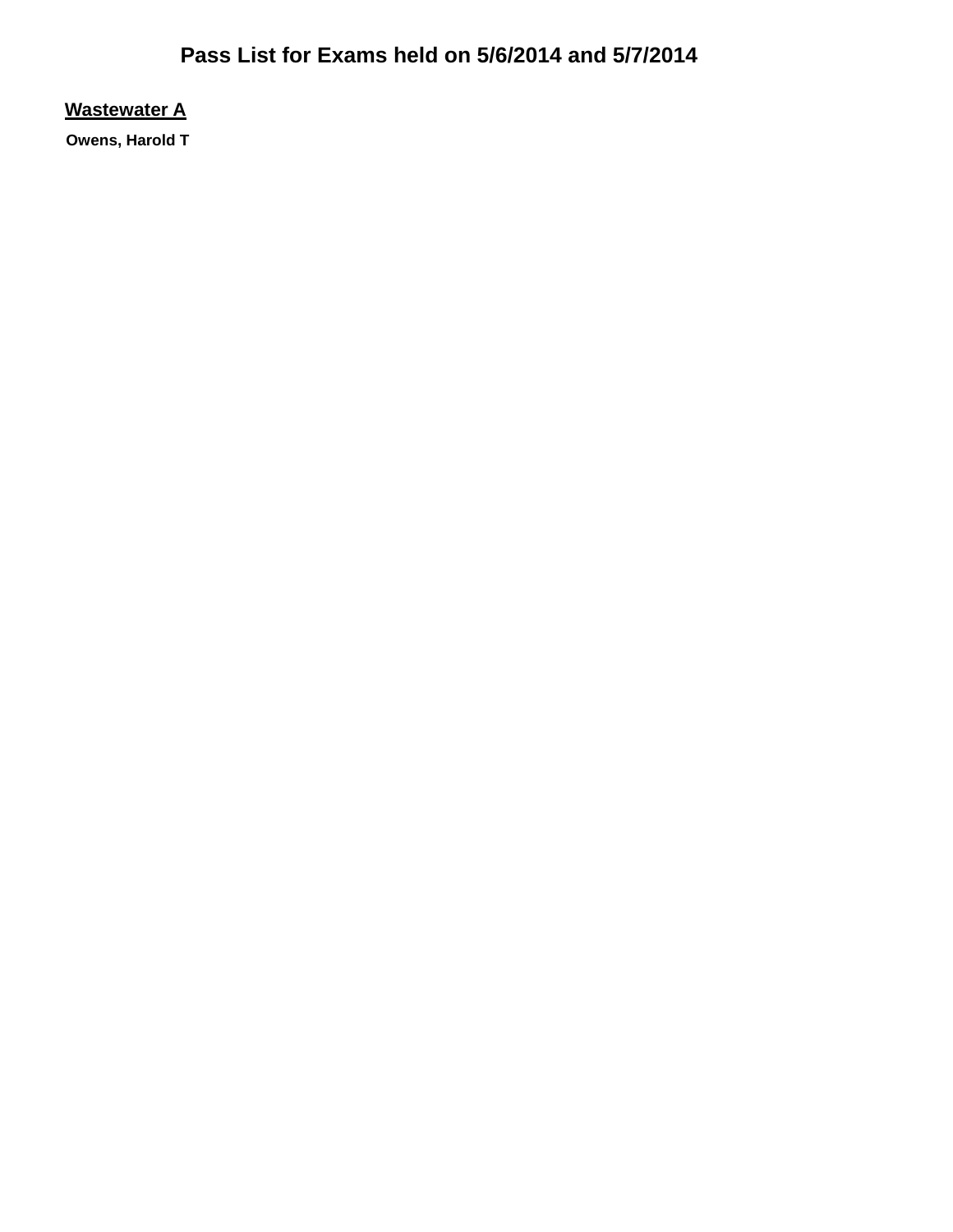| <b>Wastewater Collection 1</b> |     |
|--------------------------------|-----|
| Abke, Brett D                  |     |
| Abrigg, Kevin R                | OIT |
| Ammon, Jordan L                | OIT |
| <b>Crawford, Amber R</b>       |     |
| <b>Cromley, David J</b>        | OIT |
| Denney, Adam L                 |     |
| Englehart, II, Richard J       |     |
| Farabee, Travis J              |     |
| Flinner, II, Harrison E        |     |
| Gochenouer, Scott A            |     |
| Guardiola, Jr, Sixto           | OIT |
| Harrison, Roger D              | OIT |
| Hawk, Charles W                | OIT |
| Homan, Christian J             | OIT |
| Huff, Todd M                   | OIT |
| Ireland, Ricky T               | ΟΙΤ |
| King, Anna M                   | OIT |
| Lemaster, Terry A              | OIT |
| <b>McDorman, Nicholas C</b>    | OIT |
| Merz, Michael B                | OIT |
| Moore, Jon W                   |     |
| Moore, Bradley J               |     |
| Nauman, Craig                  | OIT |
| <b>Prater, Craig S</b>         | OIT |
| Schmidt, Jason P               |     |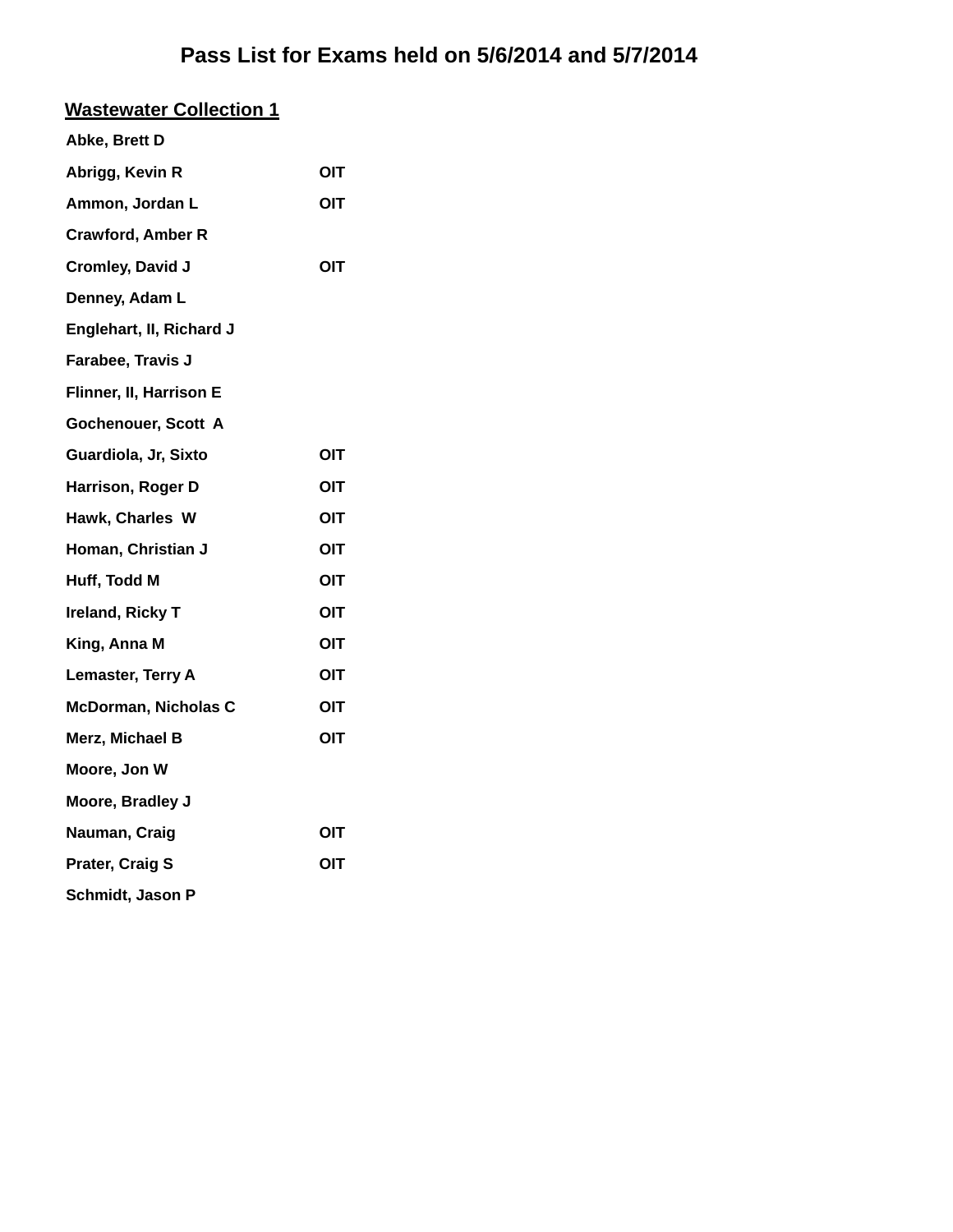## **Wastewater Collection 2**

| Aldridge, Calvin L        |     |
|---------------------------|-----|
| Arps, John C              | OIT |
| <b>BATES, BRADLEY H</b>   | OIT |
| <b>Carbone, Cole A</b>    | OIT |
| Heatherington, Eric J     | OIT |
| Hughes, Josiah P          |     |
| Keeton, William D         |     |
| Kidd, Chad                | OIT |
| Kromer, Luke A            | OIT |
| Lamb, Robert F            | OIT |
| Langdon, Daniel J         |     |
| Linkey, Brian J           |     |
| <b>Mudrick, Jeffery S</b> | OIT |
| Piccin, Joshua A          | OIT |
| Reckner, Jr, William H    |     |
| <b>Rice, Brian E</b>      | OIT |
| Salyers, Jason G          | OIT |
| Taylor, Ralph L           |     |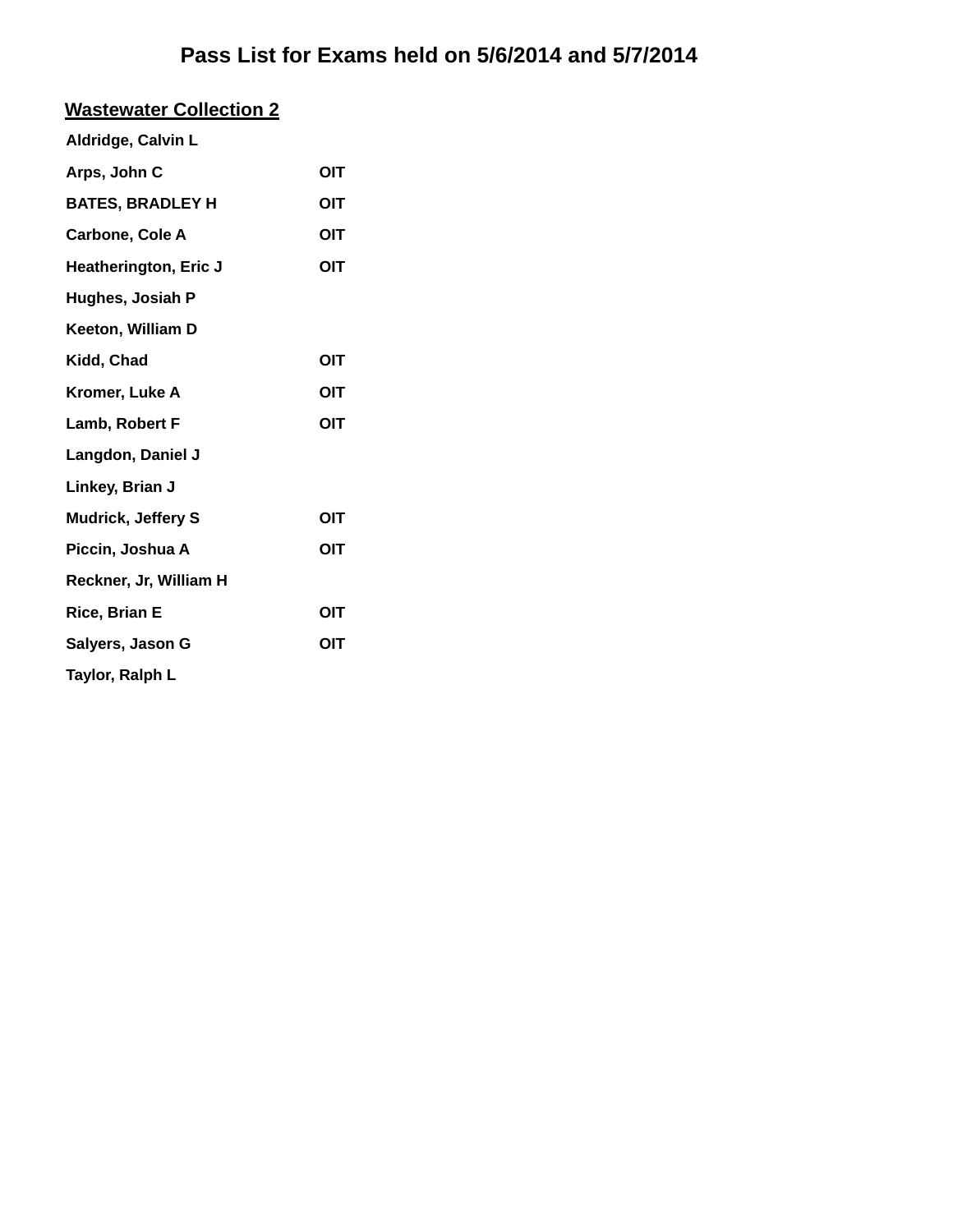| Akeman, Rick M            | OIT |
|---------------------------|-----|
| Anderson, Christopher R   | OIT |
| Auman, Kenneth A          |     |
| Baker, Michael D          |     |
| Benson, Lee               |     |
| <b>Binkley, Robert P</b>  |     |
| Boggs, William W          |     |
| <b>Bratton, Ryan S</b>    | OIT |
| Cerny, Jr, David J        |     |
| <b>Cochrane, Shane M</b>  | OIT |
| Denlinger, Chris A        |     |
| Dickerson, Levi P         |     |
| Drcar, Robert A           | OIT |
| Dusky, Aaron J            |     |
| <b>Edwards, Garth A</b>   |     |
| Fonseca, Jr, Daniel       | OIT |
| Ford, Benjamin G          |     |
| <b>Hamrick, Charles D</b> | OIT |
| Harwood, Jason M          |     |
| <b>Heimrick, David E</b>  |     |
| Henry, Robert G           |     |
| <b>Hicks, Donald W</b>    | OIT |
| Hintz, Thomas G           | OIT |
| Hipply, Seth M            | OIT |
| Hostetler, Brady E        | OIT |
| Hurtig, Jeff A            | OIT |
| Hutchinson, Brad L        | OIT |
| Hutchison, Gary L         | OIT |
| James, John M             | OIT |
| Johannsen, Todd R         |     |
| Johnson, Bruce V          | OIT |
| Kelly, Scott L            |     |
| Kelly, II, Robert H       |     |
| Kinzy, Nathaniel J        | OIT |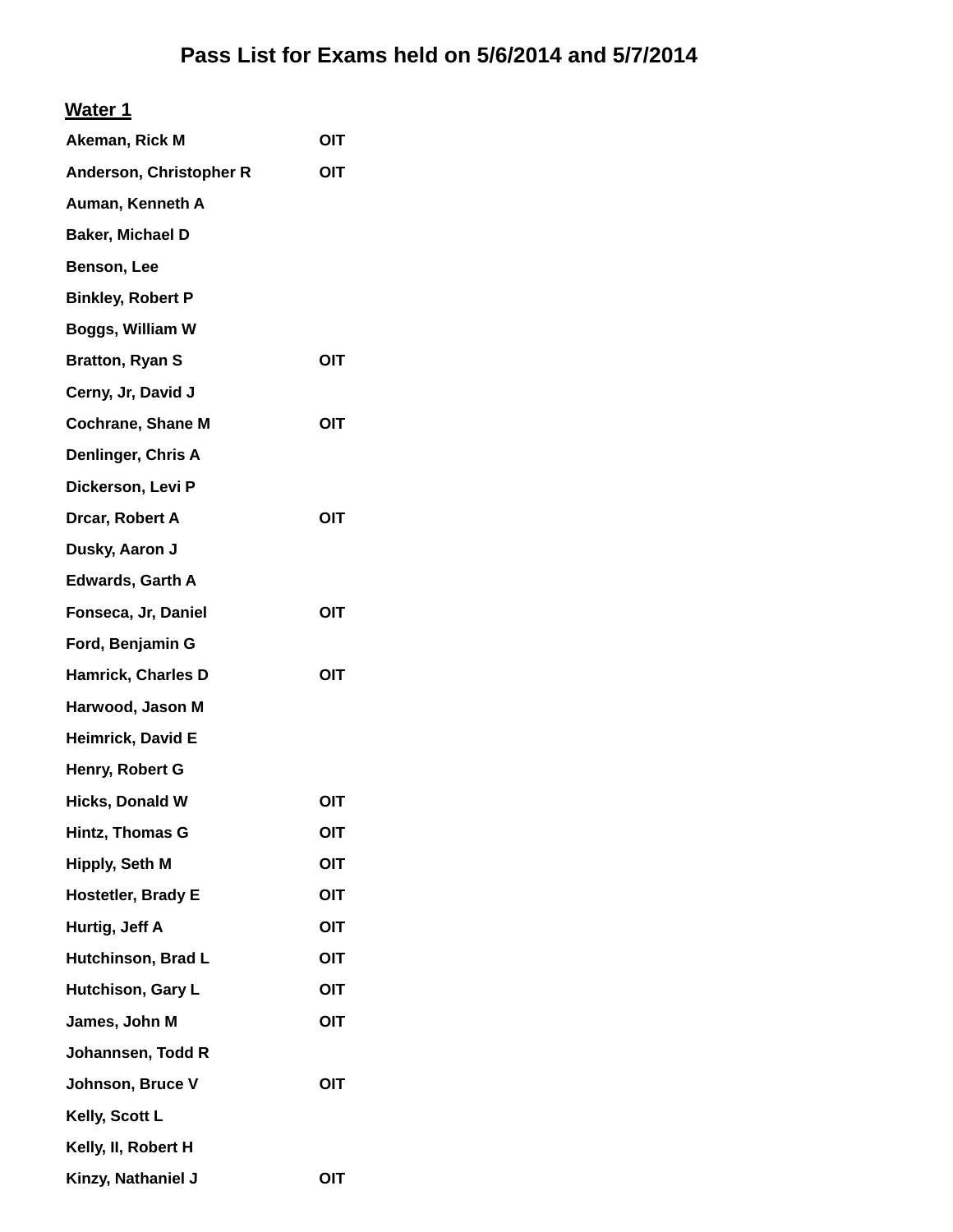### **Water 1**

| OIT        |
|------------|
|            |
| OIT        |
|            |
| OIT        |
|            |
|            |
|            |
|            |
|            |
| OIT        |
|            |
| <b>OIT</b> |
| OIT        |
|            |
|            |
| ΟΙΤ        |
| OIT        |
|            |
|            |
|            |
|            |
| <b>OIT</b> |
|            |
|            |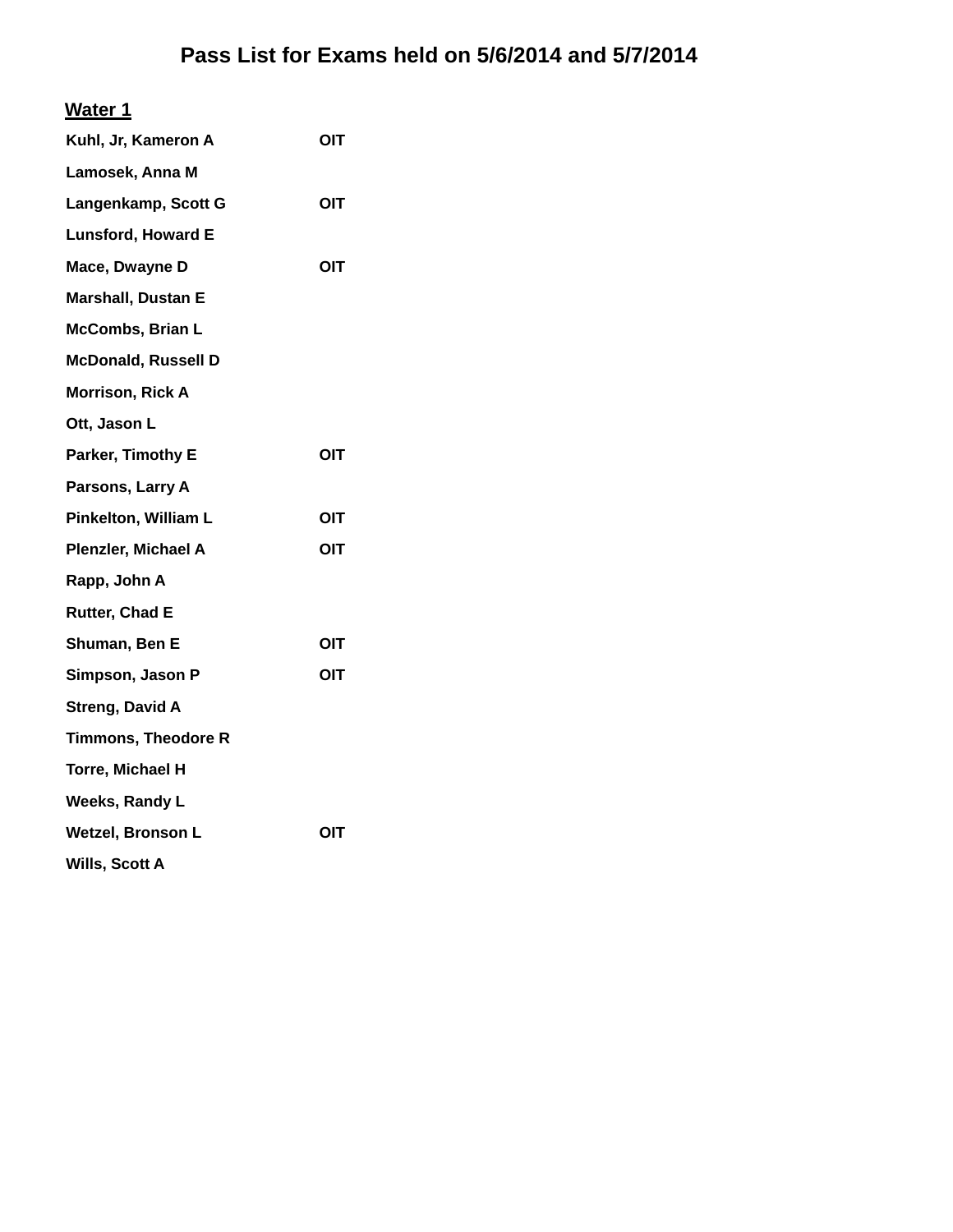### **Water 2**

| <b>Bell, Michael T</b>      |            |
|-----------------------------|------------|
| Brown, Ryan A               | <b>OIT</b> |
| <b>Brubaker, Scott D</b>    |            |
| Cassinelli, Patrick J       | OIT        |
| Edie, Kenneth W             | OIT        |
| Epley, Seth A               | OIT        |
| Fessler, Logan L            |            |
| Frazier, Tiffany N          | OIT        |
| Funk, Chad M                | OIT        |
| Greene, Justin M            |            |
| Holman, Randall J           |            |
| Horton, Ricky S             |            |
| House, James E              | OIT        |
| Kusky, Peter J              |            |
| Lacy, Charles P             |            |
| Lloyd, Bryan D              | OIT        |
| Lowery, Alonzo A            | OIT        |
| Mazur, Jakub                | OIT        |
| <b>Oberlin, Scott E</b>     | OIT        |
| Phillips, Kenneth M         | OIT        |
| Pierre, Anthony T           |            |
| <b>Rastetter, David P</b>   | OIT        |
| Reynolds, Shawn D           | <b>OIT</b> |
| Salinas, Alfonso            |            |
| <b>Schneble, Dustin R</b>   |            |
| Schrader, Kyle V            | <b>OIT</b> |
| Spencer, Thad W             | OIT        |
| Staszak, Joseph A           | OIT        |
| Sulima, Stacy M             |            |
| Taylor, Peggy A             |            |
| <b>Thornhill, Darrell R</b> |            |
| Turner, Brandon C           | OIT        |
| Weis, Zackary D             | OIT        |
| Yurchick, Robert B          | OIT        |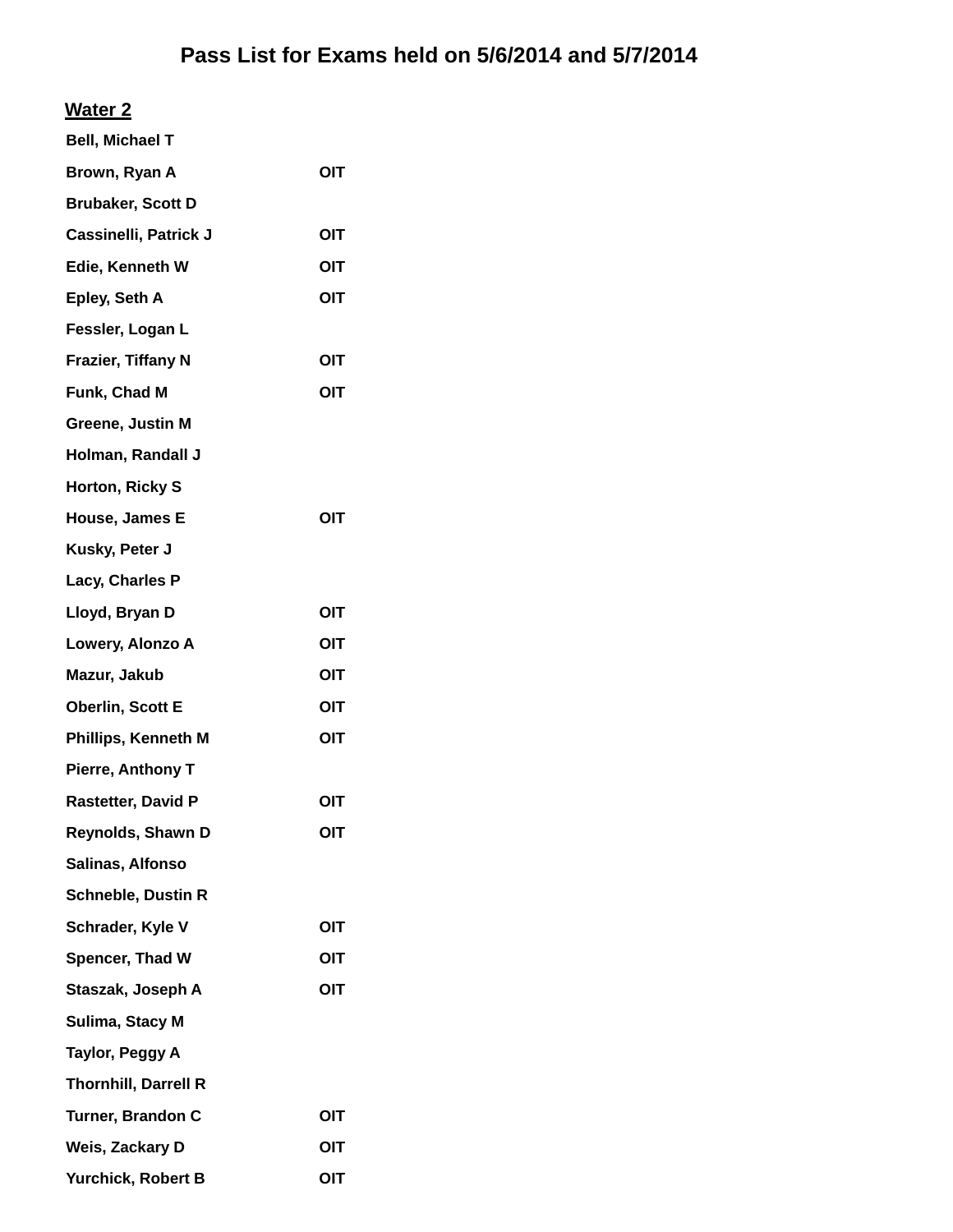#### **Water 3**

**Albright, Jeffrey E**

**Basile, Adam P**

**Berardinelli, Anthony M**

**Brown, Michael T**

**Hensley, Melissa S**

**Hong, Ying**

**James, Jerry L**

**Madden, Donald D**

**McLaughlin, Matthew M**

**Prater, Randall**

**Rosselet, Michael H**

**Schoenberger, Aaron M**

**Schroder, Walter F**

**Sferra, Jr, Daniel J**

**White, Steven P**

**Wright, Anthony J**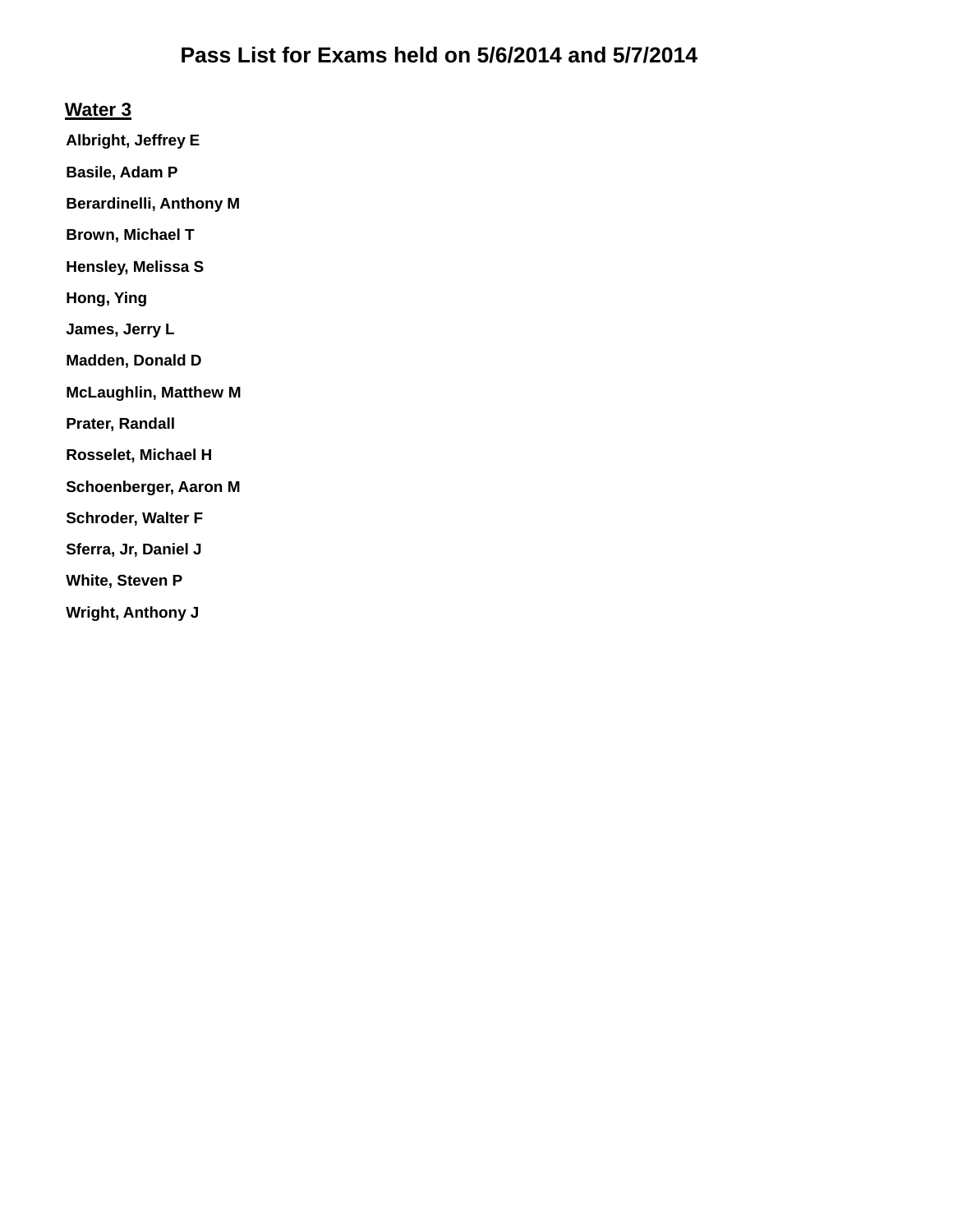## **Water Distribution 1**

| Beck, Buffie L                 |            |
|--------------------------------|------------|
| <b>Benson, Dustin T</b>        |            |
| Bodine, John S                 | OIT        |
| <b>Boles, David C</b>          | OIT        |
| Bostelman, Jay J               | OIT        |
| <b>Butler, Mark D</b>          |            |
| Campbell, John H               | OIT        |
| Ceja, Paul A                   |            |
| <b>Claywell, Christopher N</b> | OIT        |
| Cromley, David J               | OIT        |
| Davis, Wesley M                | OIT        |
| <b>Elkins, Russell K</b>       |            |
| Fleming, Jared K               | OIT        |
| Gearhart, Kyle J               |            |
| Hinesmon, Bryan S              |            |
| Hoffman, Christopher J         | OIT        |
| Homan, Christian J             | <b>OIT</b> |
| Johns, Joseph A                | OIT        |
| Kaas, Brian R                  |            |
| Kiesel, Joachim P              |            |
| Kimmel, Dustin R               | OIT        |
| Koon, Johanthan E              | OIT        |
| Lirot, Jeff S                  | OIT        |
| Miller, Jason H                |            |
| Mohr, Kevin M                  | OIT        |
| <b>Montgomery, James P</b>     |            |
| Nowak, Paul L                  |            |
| O'Bren, Gregory T              | OIT        |
| Olson, Drew M                  |            |
| Quinichett, Maurice L          | OIT        |
| Riley, Jared L                 | OIT        |
| Romick, Duane J                |            |
| Scheibenzuber, Justin R        | OIT        |
| Smolik, James J                | OIT        |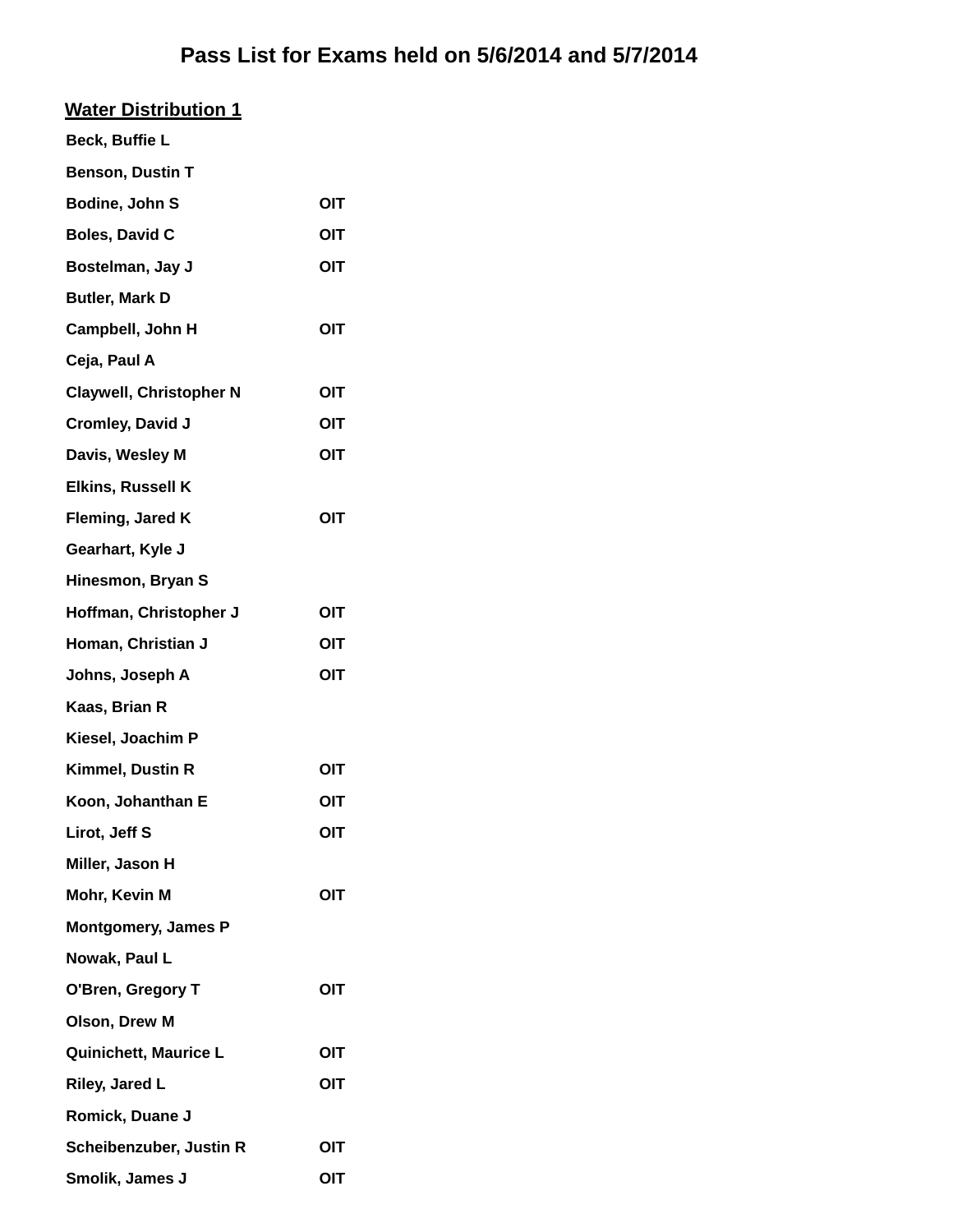### **Water Distribution 1**

**Snavely, Michael L**

**Snovak, Anthony L**

**Stoy, Rich L**

**Truster, Cody E**

**White, Ronzal R**